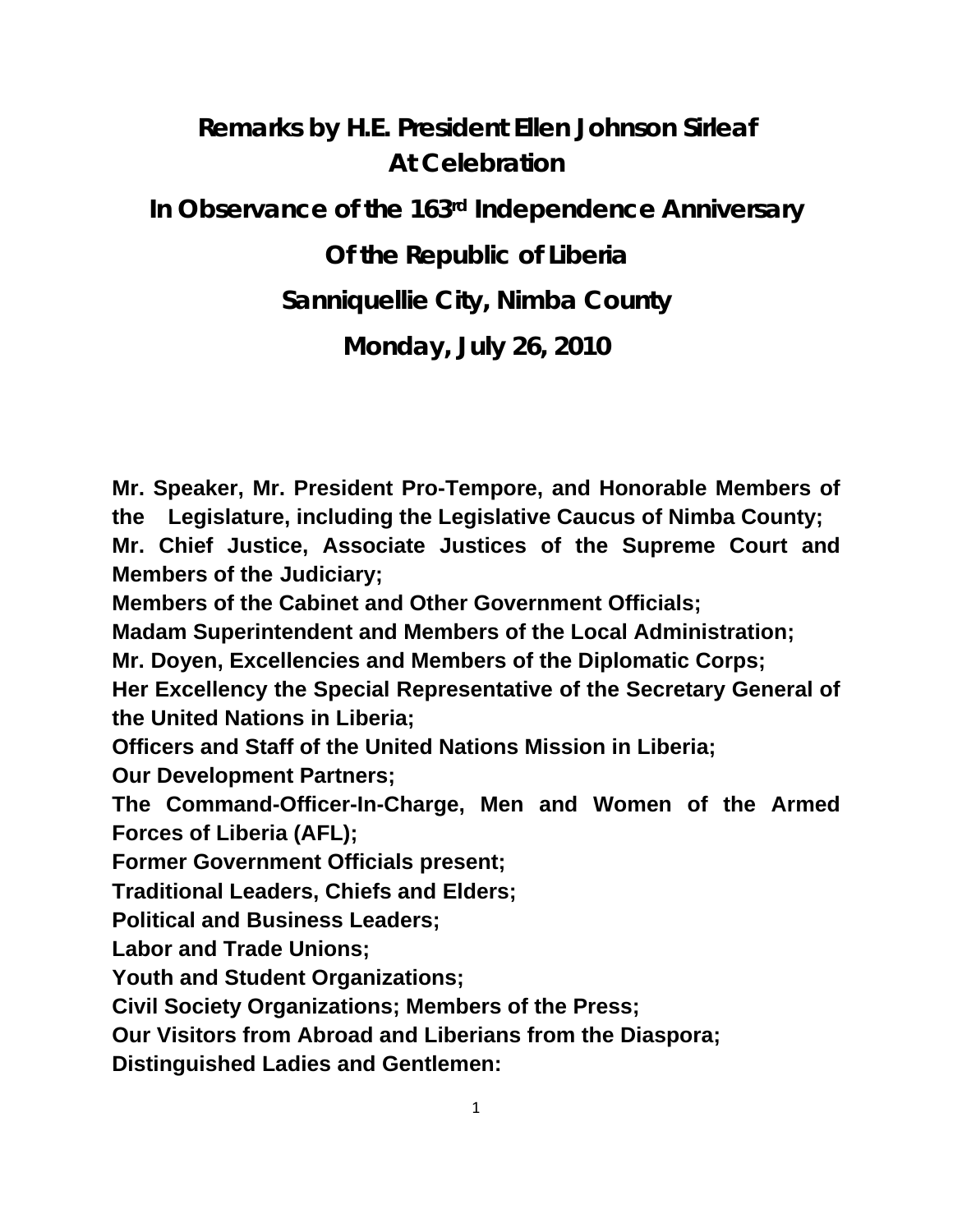**Let us begin by giving thanks to Almighty God for all the blessings he has bestowed on this nation. Without Him, nothing can be achieved. With Him, all things are possible. And so we give God the glory.** 

**Liberia is blessed! We can all thank God for all his blessings in our country, to bring us to where we are today. Despite decades of problems, including civil strife that tore apart this land, we have stepped back from the abyss and are doing all we can within our power to restore our nation and to make us whole once again. Now in our seventh year of uninterrupted peace, we are showing the world that we can rise again.** 

**We, Liberians, are a resilient lot, with an indomitable spirit. It is this strength that has enabled us to survive as a nation, and today to celebrate our 163rd Independence Day. Let us all remain committed and united. Our call to all Liberians: Backward Never! Forward Ever!** 

**Let me take this opportunity to welcome citizens from all over our country, as well as our special guests, those who have come to join us in celebration on this day. Thank you for coming to Sanniquellie. We say a special thanks to you.** 

**We remember when our citizens crossed borders and went to your shores and you granted them haven. We remember, and are mindful of, all of your citizens you put in harm's way to ensure that we had peace. With that, you can be assured that Liberians, as part of this global village, welcomes all of its citizens, and all of its guests, and all of its friends and partners.** 

**Thank you, Nimba County! Nimba County,** *Kabya.* **Thank you, Nimba County, for the very warm reception and your gracious hospitality everywhere we have traveled. The people of this County have turned out in record numbers to welcome us, and to proudly**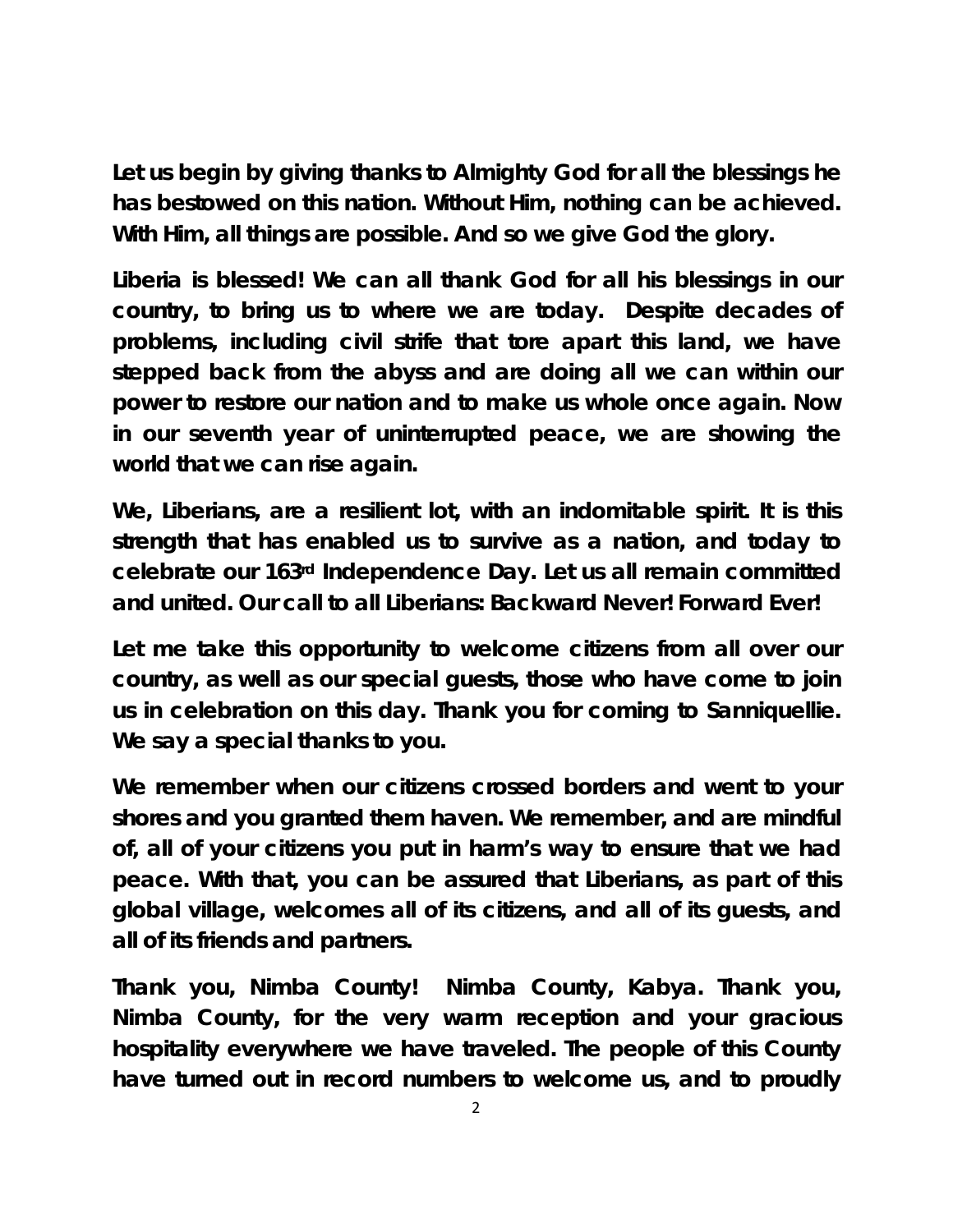**show all the many development projects – all solid evidence that Nimba is definitely on the move.** 

**We don't know if it's raining somewhere else in Liberia, on this 26th Day of July, but we know that in Nimba County, the sun is up! That means that God has shined his blessings upon this County and its people.** 

**Allow me to recognize, among all the many special guests, one who has already been gowned, Ms. Jendayi Frazer, the former United States Assistant Secretary of State for African Affairs. A specialist in African Affairs and International Security Affairs, Jendayi is credited for designing the Bush Administration's policy for ending the war here in Liberia. She also worked on other African countries, including neighboring Sierra Leone. She was also instrumental in the decisions that led to the establishment of the Millennium Challenge Account, under which Liberia recently received a US\$15 million grant to promote reforms in the areas of land rights and access, girls' education and trade policy.** 

**We, Liberians, owe you a debt of gratitude for all that you did in pushing and promoting Liberia's case before the United Nations Security Council. To show our appreciation and thanks, we honored you, last Wednesday, with the distinction as Dame, Grand Commander, Humane Order of African Redemption.** 

**Let me also express appreciation to you, the Right Monsignor Dr. Robert Tikpor, for being a part of this national celebration and for your stirring National Oration. Neither age nor frail health has dampened your fighting spirit and your talent for speaking your mind and telling it like it is. We celebrate you, as we celebrate Liberia at 163, and say a million, million thanks to you for giving yourself so selflessly in service to your people, your church, and your country.**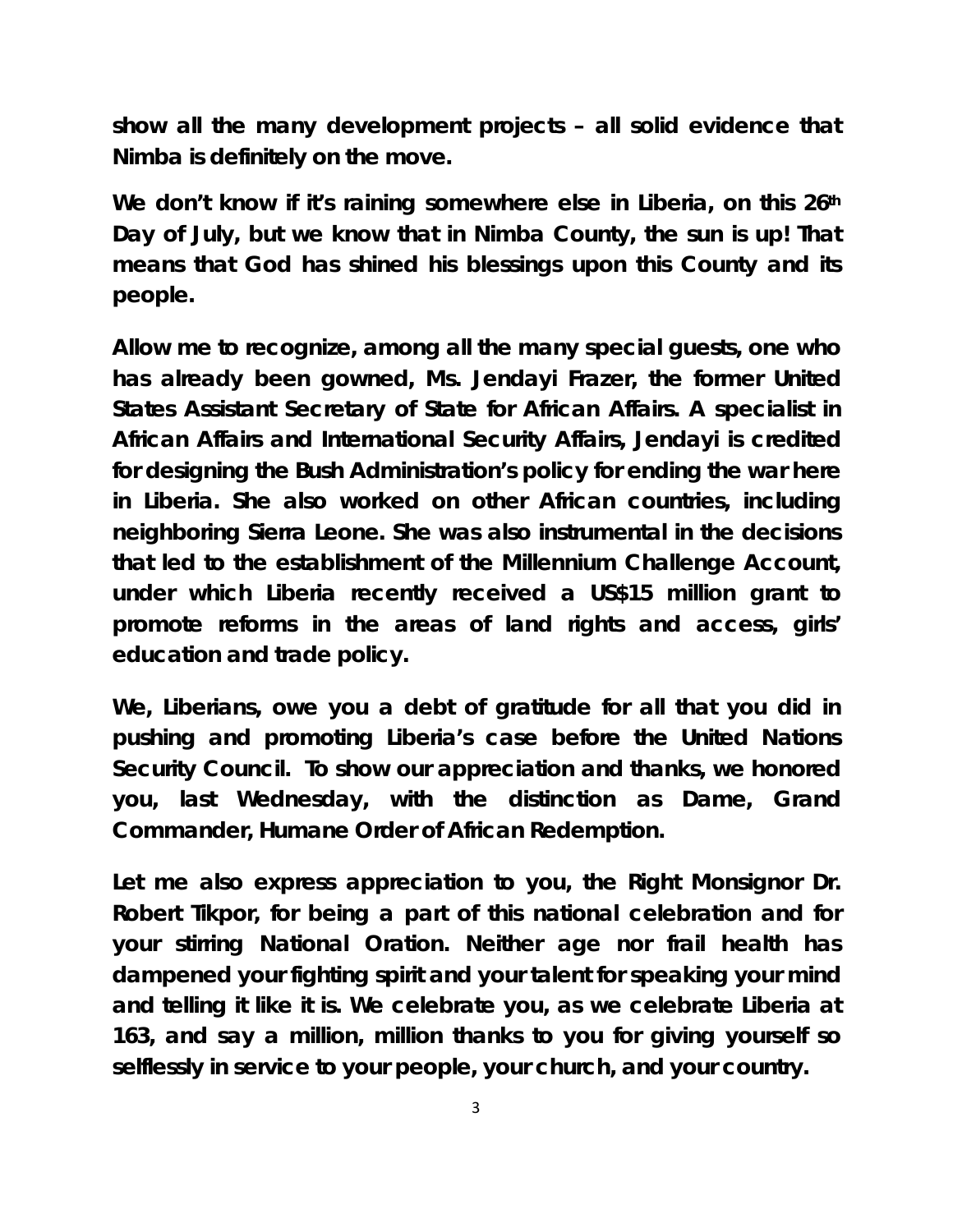**I wish to acknowledge the Chiefs, Traditional Leaders and Superintendents and the other honorable legislators from Nimba, all of whom played a vital role that is making this 163rd Anniversary Celebration the success that it is today.** 

**I recognize, in a special way, Paramount Chief John N. T. Strother, a son of Tappita District, who was awarded a distinction as Officer, Order of the Star of Africa at last week's Investiture Ceremony in Monrovia. Chief Strother donated the land on which the Tappita Referral Hospital, which we dedicated on Friday, has been built. We have named that edifice, that structure, the Jackson Fiah Doe Referral Hospital and Medical Center. Montserrado County has its JFK, Nimba County has its JFD. Thank you, Chief Strother, for making the dream of a modern referral hospital a reality.** 

**Since coming to office, we have chosen to celebrate our nation's Independence in counties with large populations, to enable greater numbers of our citizens to participate. In 2006, it was Montserrado, followed by Grand Bassa, then Margibi and Bong. This is Nimba's year, and from the wonderful welcome we've received everywhere, I believe the choice was the right one!** 

**And now I say to you: Lofa, get ready for next year!** 

# **NIMBA TOUR**

**Being in Sanniquellie brings back memories to 1959, when the leaders of Ghana, Guinea, and Liberia, Kwame Nkrumah, Sekou Toure, and William V.S. Tubman, gathered in this city along with other leaders, and made history, as they discussed the formation of the Organization of African Unity, now the African Union. Three Palava Huts, on the grounds of the Presidential Palace, commemorate that**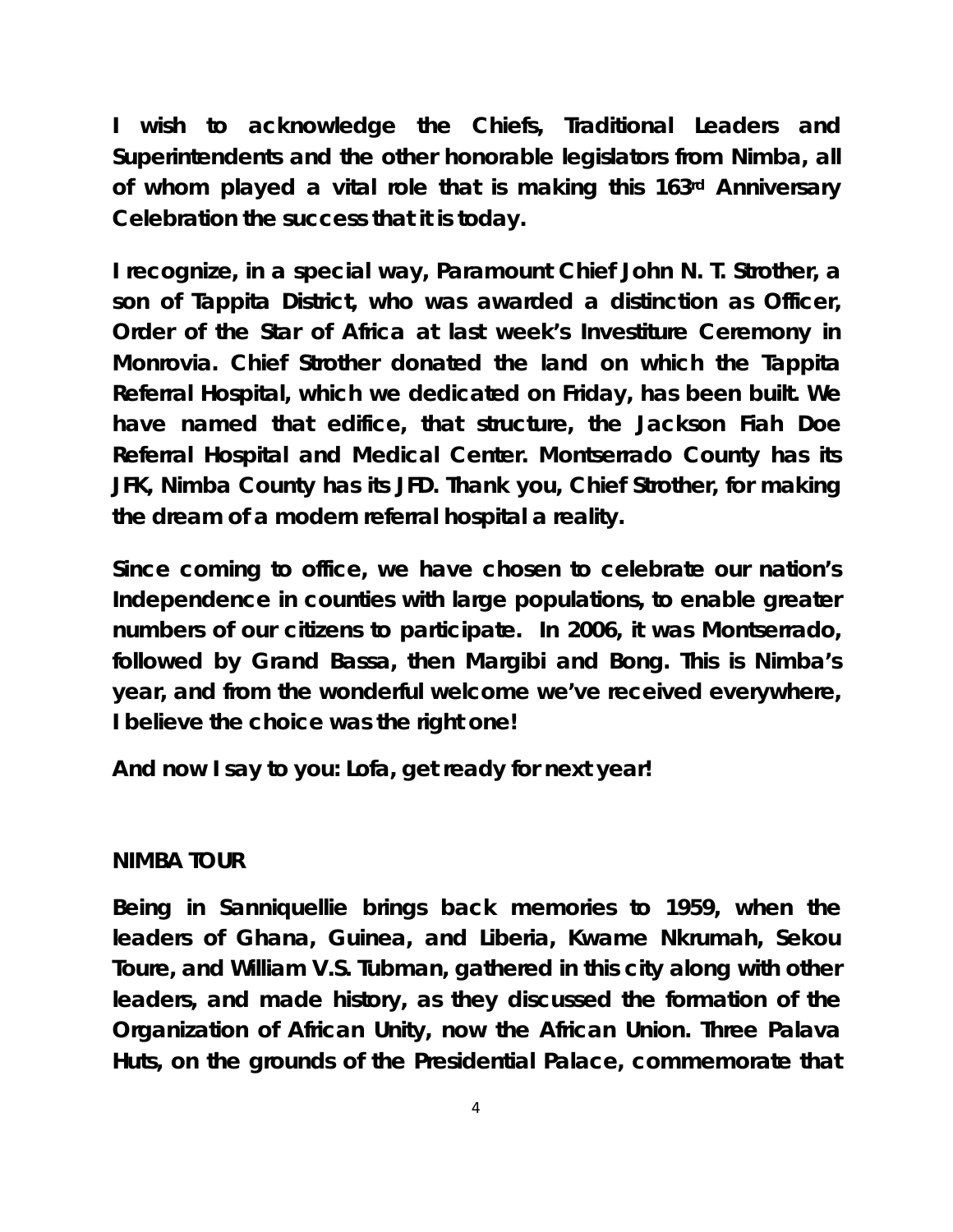**historic event which changed Africa forever. Please take some time and walk through those huts, if you can.** 

**What an amazing week we have had here in Nimba. We've gone to places, and talked to people, and dedicated development projects which you, the people of Nimba, are working to make it happen.** 

**Let me take you on our journey through Nimba, which began last Thursday, as we crossed the border at Sokopa, receiving a hero's welcome from the citizens of this great County.** 

**On Friday, we commenced a series of dedications of development projects up and down the county. And as I speak to you today, we are still not done.** 

**We dedicated the Liberia International Christian College, where I expressed my satisfaction in seeing a public-private partnership at work, in which citizens have taken that first step to be able to deliver education to their people and others all over the country. Next, we went to the Ganta Elementary Junior High School, an innovative and specialized project for cross-border education, supported by UNICEF.** 

**En route to Tappita City, it was the turn of Flumpa Market, a building with such functionality that it can serve as the model for other markets we want to build. At the Cocopa Rubber Plantation, a company that has been in Liberia since the 1940s, we dedicated the Cocopa Administrative Building, and plan to hold discussions with its management. We also dedicated the Kpatuo Health Center, which, too, will serve as a model for the construction of future clinics.** 

**Under a beautiful moonlit sky, we dedicated Tappita Hospital on Friday, a US\$10 million state-of-the-art comprehensive and referral hospital that will serve the health needs of citizens from all over Nimba and beyond.**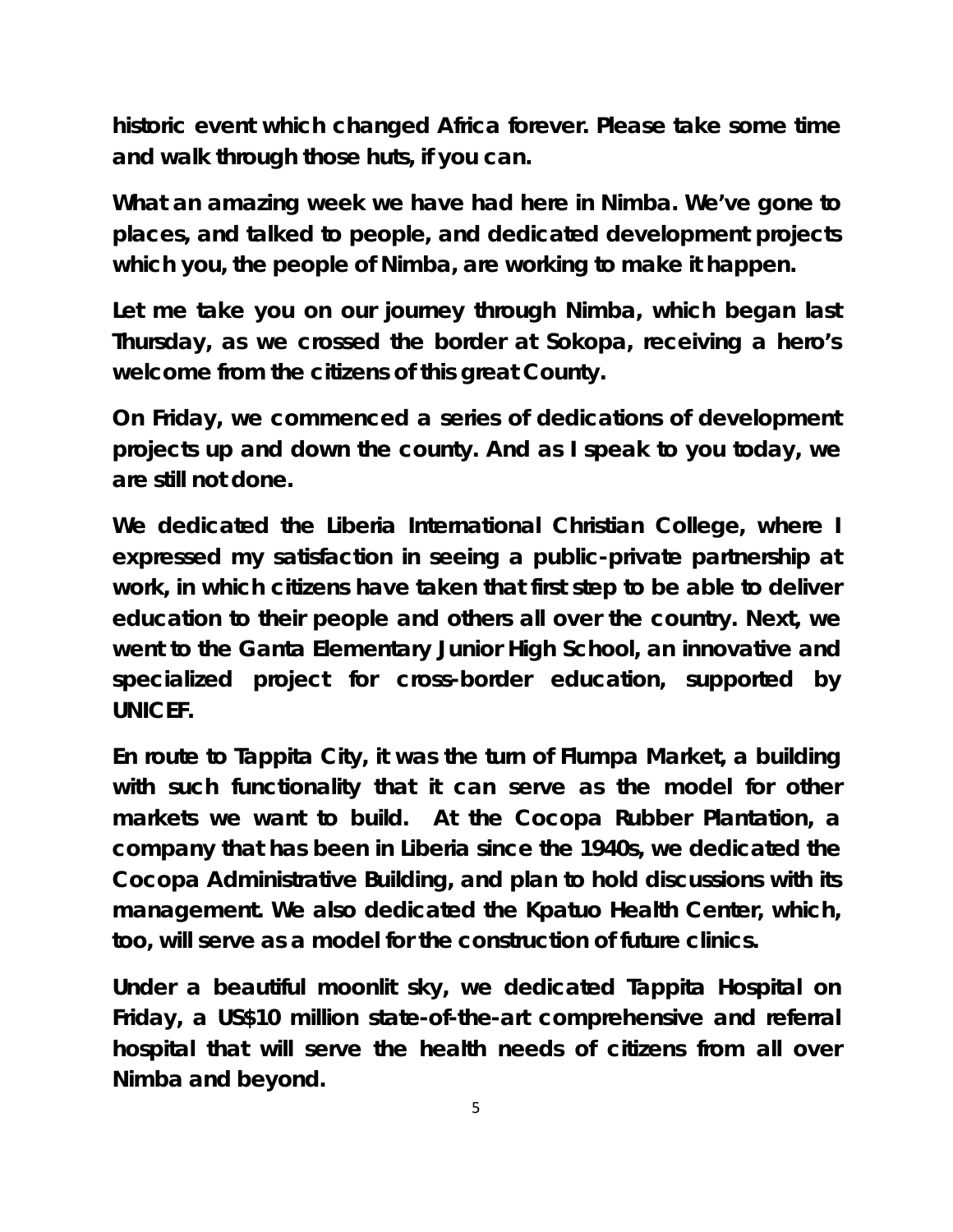**Let me express particular thanks and appreciation of the Liberian people for what has been done by the People's Republic of China. Last week, we started out by dedicating a modern new campus, at Fendall, for the University of Liberia. We moved on to the Agricultural Technology Demonstration Center at the Central Agricultural Technology Institute (CARI), at Suakoko, in Bong County. And, then, the Tappita Hospital, which we dedicated last Friday.** 

**This humanitarian gift will provide access to quality healthcare for the people of this region and save the lives of thousands of Liberians in the years to come. As I noted on that occasion, this "26" celebration is China's to share, for its invaluable birthday gifts to the people of Liberia – first, the University of Liberia's Fendall Campus; then, the and, finally, the Tappita Hospital – all hallmarks of a true friendship and partnership.** 

**In Tappita, we also dedicated the Bangla-Nimba Capacity Building Center, a project initiated by the Bangladesh Contingent. This new vocational training facility will train Liberians, particularly the youth, to develop their skills and build their capacity for employment opportunities. When fully operational, it will offer training in computer education; tailoring; healthcare, hygiene and sanitation; generator repair and maintenance; carpentry; plumbing; repair and maintenance of mechanical transport vehicles; and cosmetology.** 

**We also had a most fruitful meeting, in Tappita, with chiefs, local officials, concerned women and other community leaders in a Palava Hut, airing key issues of interest and concern.** 

**Still other dedications included: the Commissioner's Compound in Gbonquoi and the Johnnie Voker High School Science Laboratory in Saclepea.** 

6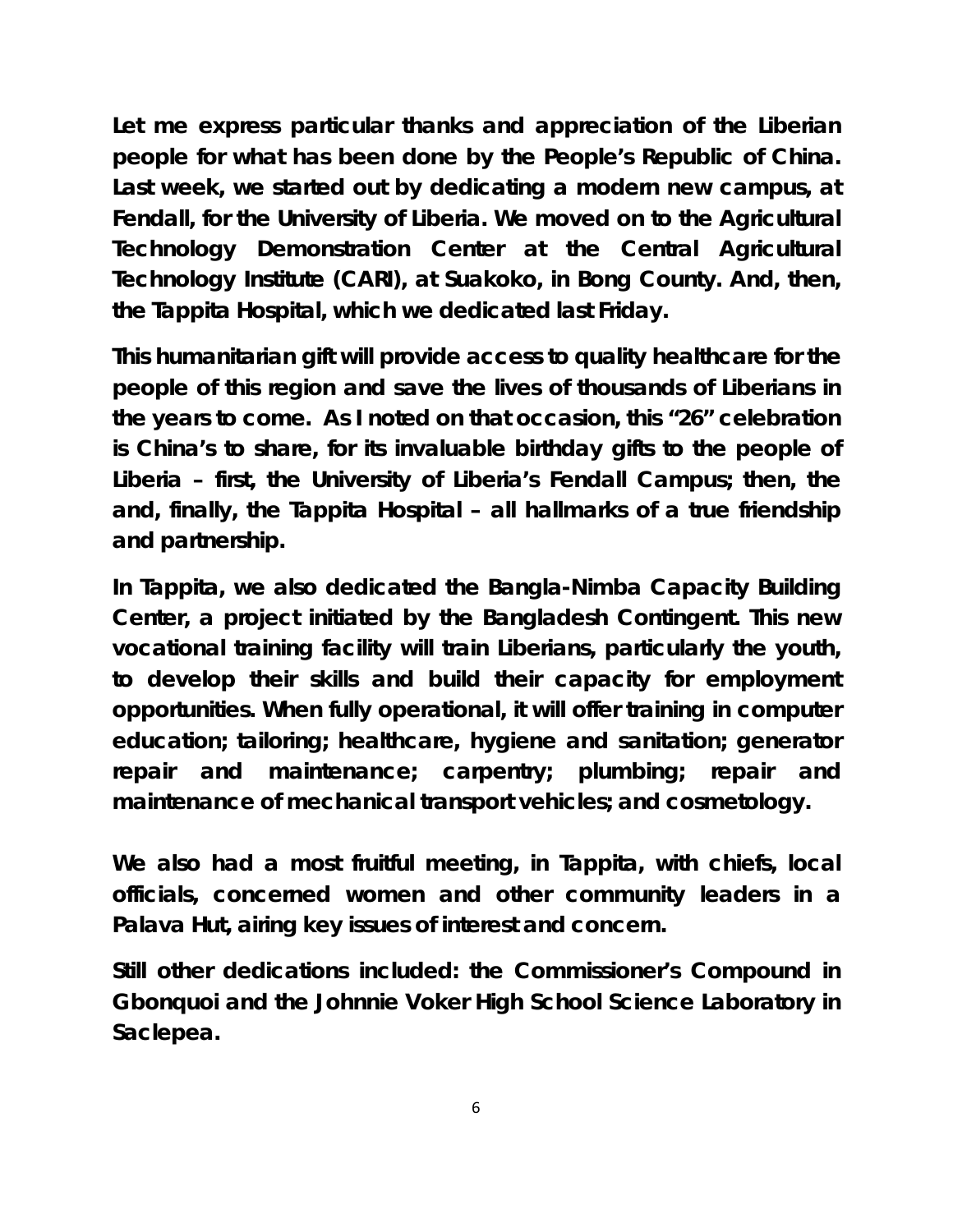**Back in Sanniquellie, on Saturday, it was a distinct pleasure for me to cut the ribbon at the Liberia National Red Cross Society's Disaster Management and Guest Center. What is remarkable about this facility is that the Red Cross has found a way to generate income for its activities by operating a guest house, rather than waiting for funding to come from donors. I applaud the President of the Liberia National Red Cross, Theresa Leigh-Sherman, and her colleagues, for this entrepreneurial spirit.** 

**At the launch of the Agricultural Fair, also on Saturday, it was great to see Liberian farmers in action, demonstrating, with pride, how they process rice and cassava and palm oil, and to have the opportunity to purchase what they themselves had grown.** 

**Throughout our time here, we participated in "symbolic" dedications of the Gayea Elementary School; Glan's Town Clinic; and Zekepa Radio Station.** 

**On our journey, we joined our Muslim brothers and sisters for a Thanksgiving and Intercessory Prayer at the Ganta Mosque. Yesterday, at the United Liberia Inland Church, we participated in an uplifting Thanksgiving and Intercessory Service to commemorate Liberia's 163rd Independence Anniversary. We will long remember the sermon delivered by the Very Rev. Dr. Herman Browne who, at such a young age, is wise beyond his years, and like a prophet, sought to show the kingdom called Liberia, and its people, the way forward to a brighter future.** 

**Early Sunday, we proudly dedicated the Nimba County Community College. By opening this college, we are ensuring that we make higher education accessible to the people of Nimba. We will surely need this college to accommodate the growing number of students** 

7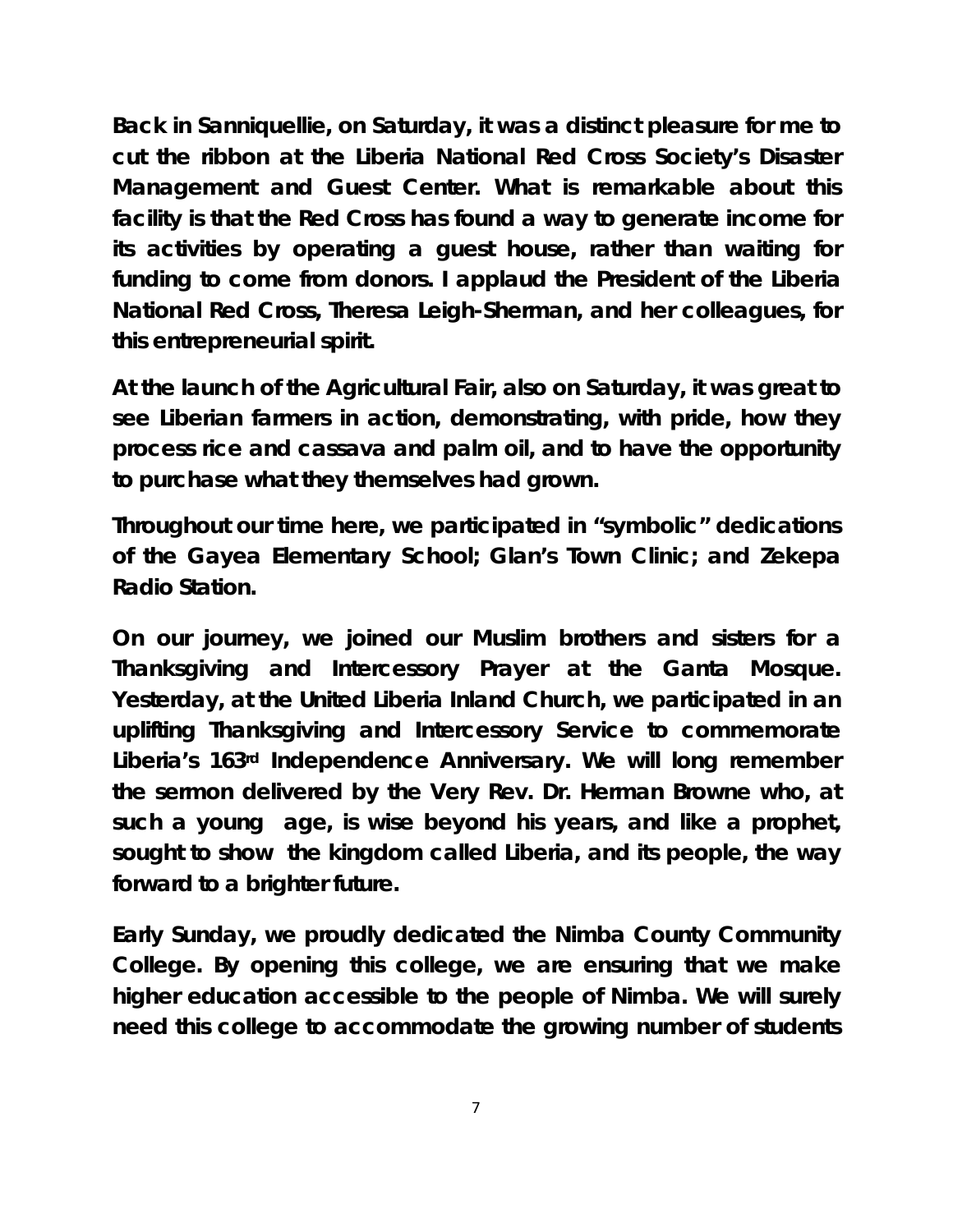**that are enrolling in Nimba schools – a figure that has surged from 151,352 in 2006/2007 to a total of 258,475 students today.** 

**We also presented the Annual African Inventors & Entrepreneur Award to four Liberians for their inventions in the areas of aviation, agro-processing and furniture-making from bamboo, showing us how one can push back the frontiers of possibilities.** 

**Also, on Sunday, we visited with the community of Karnplay, keeping a promise to visit that district on this trip to Nimba, and we dedicated the science facilities and a library at Karn High School. We ended Sunday in Sehyikimpa, where we dedicated the Administrative Building, and symbolically dedicated projects in Duo Tiayee.** 

**Tomorrow, we will continue our journey by dedicating the Administrative Building in Bahn, and symbolically dedicating projects in Zoe-Geh District. We will go to Yekepa to dedicate the African Bible College University; return here to dedicate the newly constructed Prison Compound, which we hope will not be used; the Gender & Development Building, and the G. W. Harley Hospital Operating Theatre; and, as we depart Nimba, the Radio Station in Ganta.** 

**Another duty, as Commander-in-Chief of the Armed Forces of Liberia, was the inspection of the troops, our newly trained, goosestepping Armed Forces of Liberia, this morning.** 

 **And in keeping with our tradition, we hope all Liberians, wherever they are, in their communities, will join tomorrow in administering to the children. The 27th of July is the time when we recognize our children and have the chance to give them some enjoyment. Please join them wherever you are. Here in Sanniquellie and throughout the**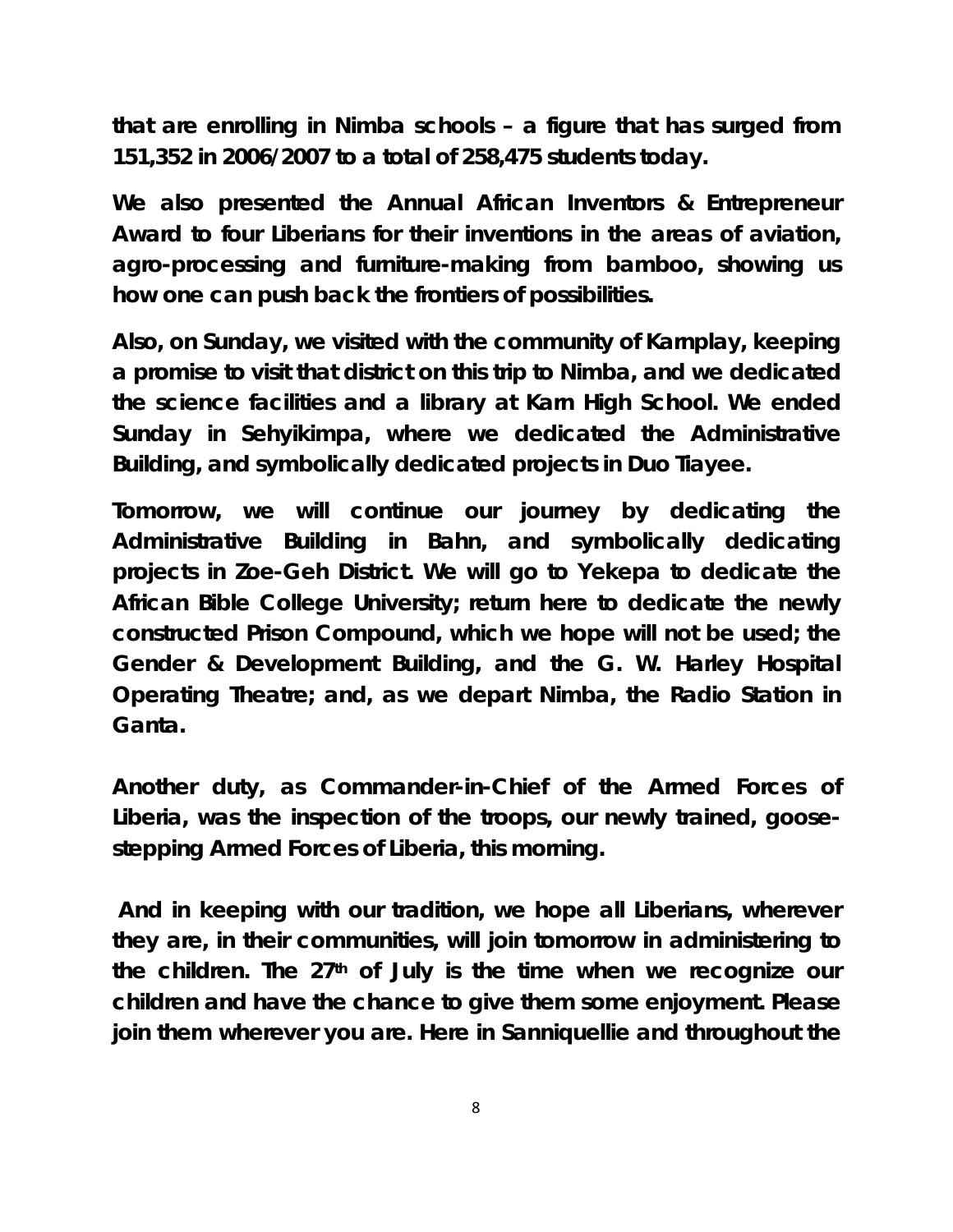**country, the National Children's Party will be held at City Halls in all 15 Counties.** 

**Throughout our travels in Nimba, and wherever I go in this country, I make it my duty to stop in small towns and villages to meet and greet the people who live there. We bring gifts of candies and clothing for the children, footballs and jerseys for the youth, and rice for everyone. When I can do that, I believe I am fulfilling a promise I made, to make our children smile once more.** 

**And so, in addition to the places already mentioned, we stopped to talk to the people in Kitoma, and Towee, and Gbedin, and Zodewee, and Soplay Farm, and Tondee, and Dengamu, and Gbahesala, and Gbahn, and Yarcenun, and Karnwee, and Loyee.** 

**We also made stops at Howard Village, and Lorseh, and Graie, and Zuolay, and Dan Village, and Korlay, and Zeoghein, and Volay, and Miller's Town, and Duopu Village, and Harris Town, and Yreah's Town.** 

**Still going, we stopped at Vonney Village, and Payne Town, and Gbehyi, and Payne Town, and Suakarzue, and Gbobayee, and Veleegale, and Zorgowee, and Kialey, and Samuel Deeme Village, and Lepula, and Nanplay. And we're not done yet!** 

# **ABOUT NIMBA**

**In the decades, starting in the 1950s, this county contributed mightily to Liberia's healthy economy when the Liberian American Swedish Company (LAMCO) operated here, when iron ore was discovered in the mountains. Today, ArcelorMittal is breathing new life into the region: it has brought in a Brazilian company, Oderbrecht, to build the railway from Buchanan to Yekepa, and all along the rail line,**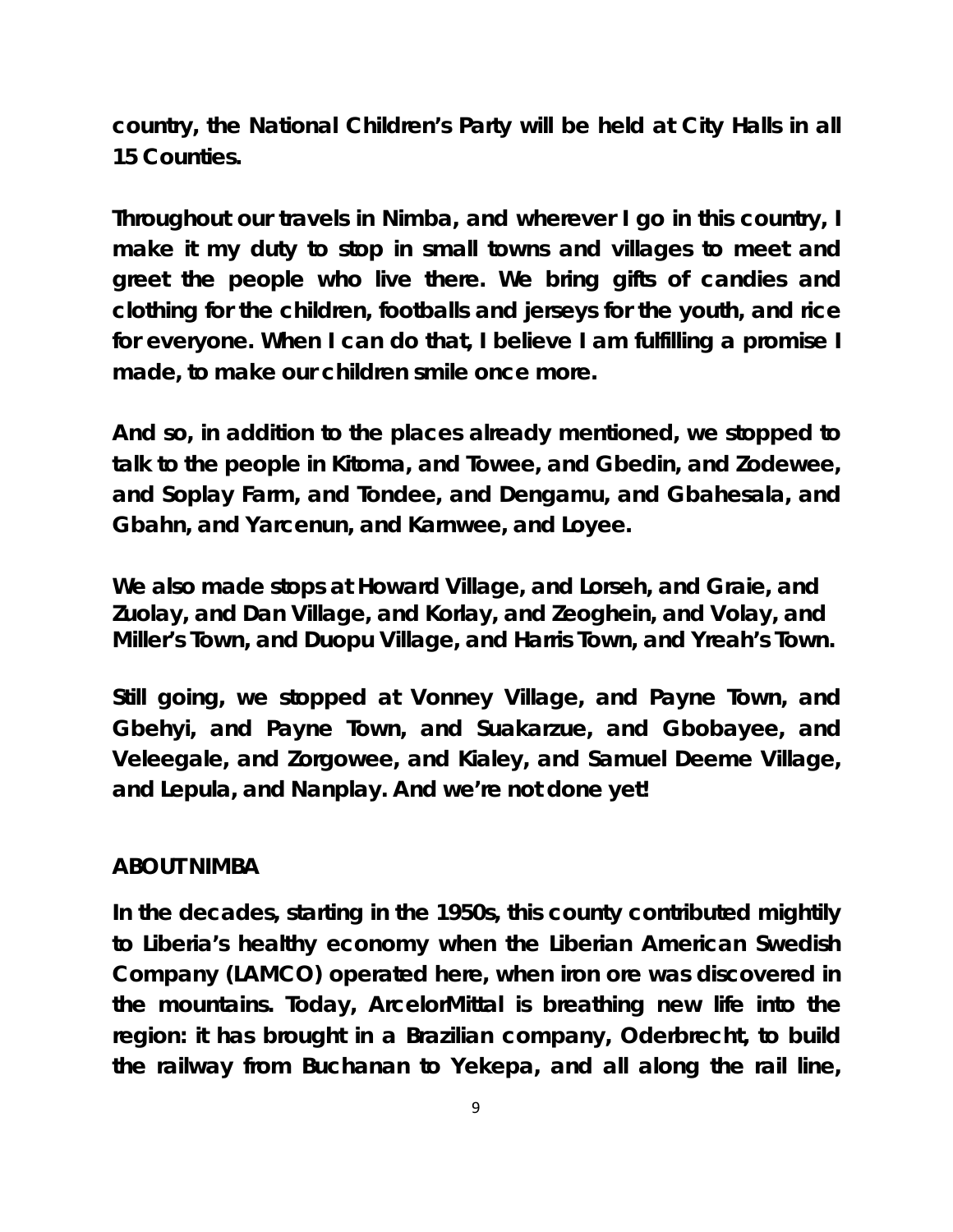**communities are being established, with schools, clinics and marketplaces, with all the signs of a vibrant, re-energized society. With roads as one of our top development priorities, it is reassuring that the company has already engaged the leadership of this county in helping to build the roads. And I personally look forward to Mr. Mittal keeping his commitments to pave the road from Ganta to Yekepa, because we know that if we build our infrastructure, more investors will come to Nimba and to the rest of Liberia.** 

**Let me also highlight some of the improvements which this Government has brought to Nimba. As a result of a harmonious arrangement between ArcelorMittal and BHP Billiton, an Australian mining company, Nimba will provide vital access by BHP to move the ore it mines in Guinea to the port of Buchanan. In addition, Buchanan Renewables (BRE), a renewable resources and powergenerating operation, is in the process of mapping out redundant rubber trees in Nimba in order to rehabilitate rubber plantations and bring more jobs to the area.** 

**Of the 18 infrastructure projects initiated since last September with the 2008/2009 County Development Funds, 12 have been completed, with the rest nearing completion. There have been complaints on how some of the CDF money was spent, so we are fixing it through a system of checks and balances, for maximum accountability.** 

**The Social Development Funds, negotiated with the various concessions, are under new management, and a host of projects – electrification, roads, bridges, public latrines, as well as other rehabilitation – have been completed.** 

**In the health sector, it is this administration that a new, modern, and well-equipped Tappita Hospital is ready for operation, in keeping**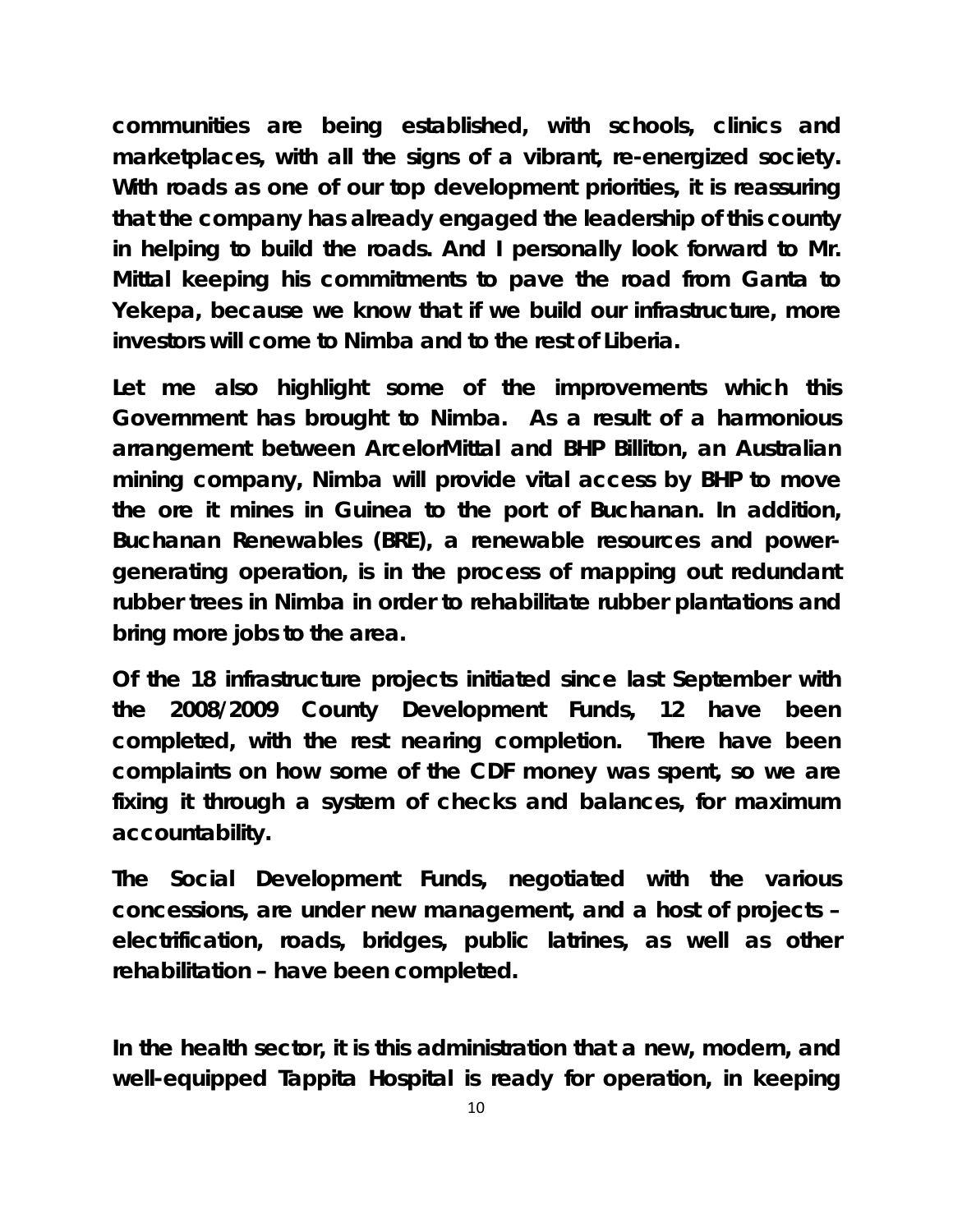**with a commitment I made to the people of this county. We also note, with satisfaction, that agricultural activities are up, with the support of our development partners, and there are over 50 communal and cooperative farms, with women taking the lead in such activities.** 

**One such operation is the Dokodan Farmers Cooperative in Gbedin, right here in Nimba. It processes and bags "Made in Liberia" rice. The rice is of such high quality that the World Food Programme is now purchasing rice from the cooperative for its school feeding program. It is, I believe, one of the best projects that we have going. My last visit to Gbedin, back in March, brought back memories of the time, in the 1970s, when I spent a lot of time there with my family and my husband who worked in the Agricultural Extension Program.** 

# **RECONCILING NIMBA**

# **Ladies and Gentlemen:**

**Except for Montserrado, which hosts our Capital, Nimba, with a population of 482, 028, is Liberia's most populous county. All 16 tribes are found here, the five largest being the Gios, Manos, Krahns, Gbis and Mandingos.** 

**Nimba is blessed with ample natural resources, all of which are crucial to economic growth, investment and job creation. In this place one finds minerals of iron ore, gold and diamonds, agriculture and forestry, with timber and rubber being the most important cash crops.** 

**The theme of this year's Independence Celebrations is "Utilizing our Diversity to Enhance National Unity and Harmony." The issues that**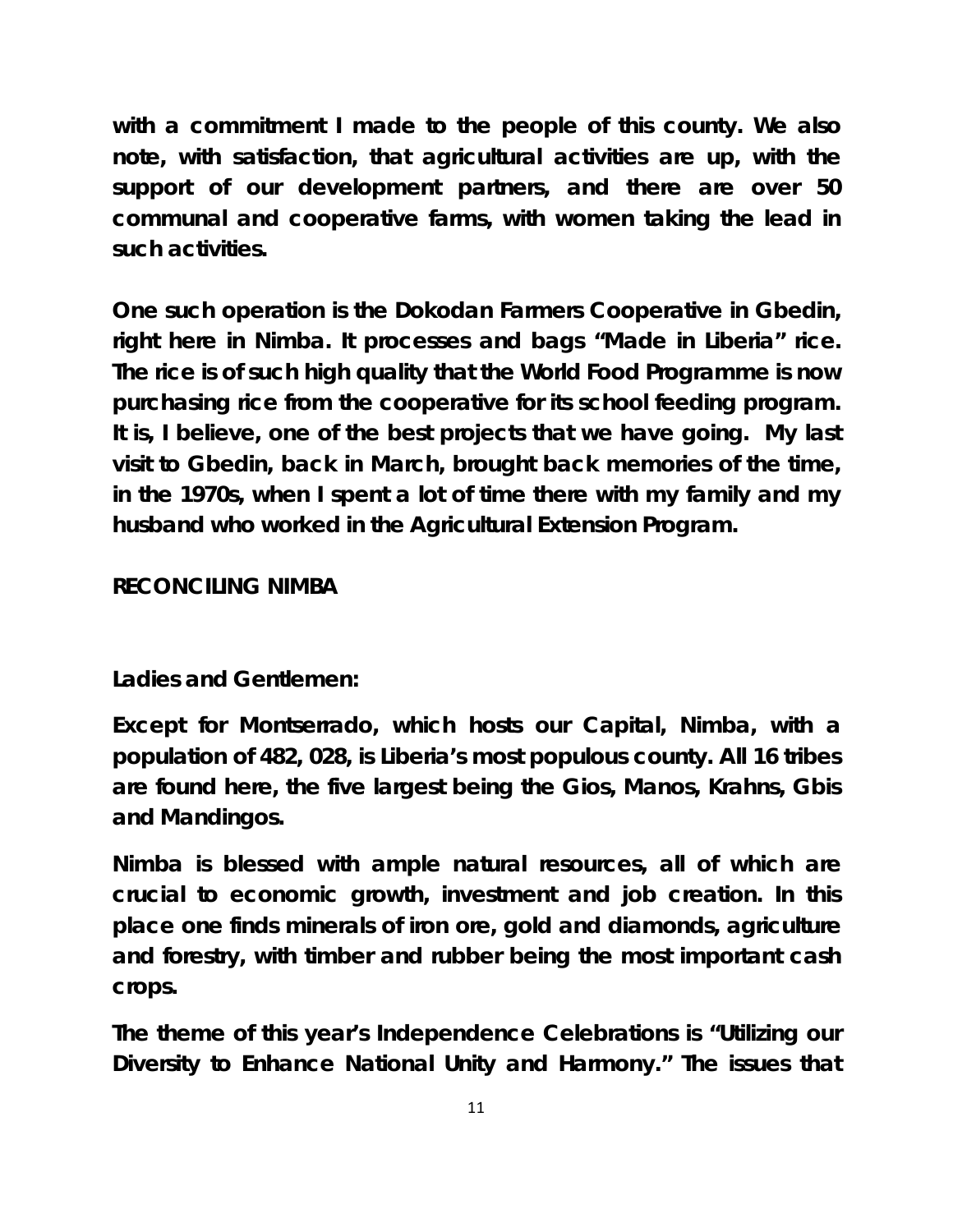**divide the people of Nimba are the same ones that divide us as a nation: ethnic and other social tensions related to land disputes, and, sometimes, religious schisms. It is these tensions which have prevented us from finding sustainable solutions to pertinent political, economic, and social problems.** 

**Yet, I believe that this county can take a lead in promoting diversity, given the number of tribes that are found here.** 

**What the people of Nimba need most is to reconcile themselves by overcoming divisions over ethnicity and land. On the land issue, I set up a Special Presidential Nimba Land Commission nearly two years ago to look into the land dispute in the county, with the aim of achieving peace and fostering reconciliation. The 14-member Commission, chaired by Mr. Musa Bility and comprised of Liberians**  who hail from Nimba, presented its report to me on June 30<sup>th</sup>.

**I stated, at the presentation, that the land dispute here has dragged on for too long, sometimes creating constraints for some of the things we know we can do. I reminded the people of Nimba that the Government can facilitate the process, but peace cannot be legislated or commanded. Peace must come from inside oneself and one's willingness to accept things, to mediate, collaborate, reconcile and compromise. As I did on that occasion, let me again thank the residents of Nimba who have demonstrated their commitment to peace, and appeal to the aggrieved parties for their cooperation and patience.** 

**The report is the beginning of a big step forward in reconciling the people of the area. Although there are some who disagree with the Commission's report, we believe that it represents a first best effort in finding a solution towards settling the land dispute and reconciling the people. We ask you, the people of Nimba, to give your full support as we try to address some of the issues.**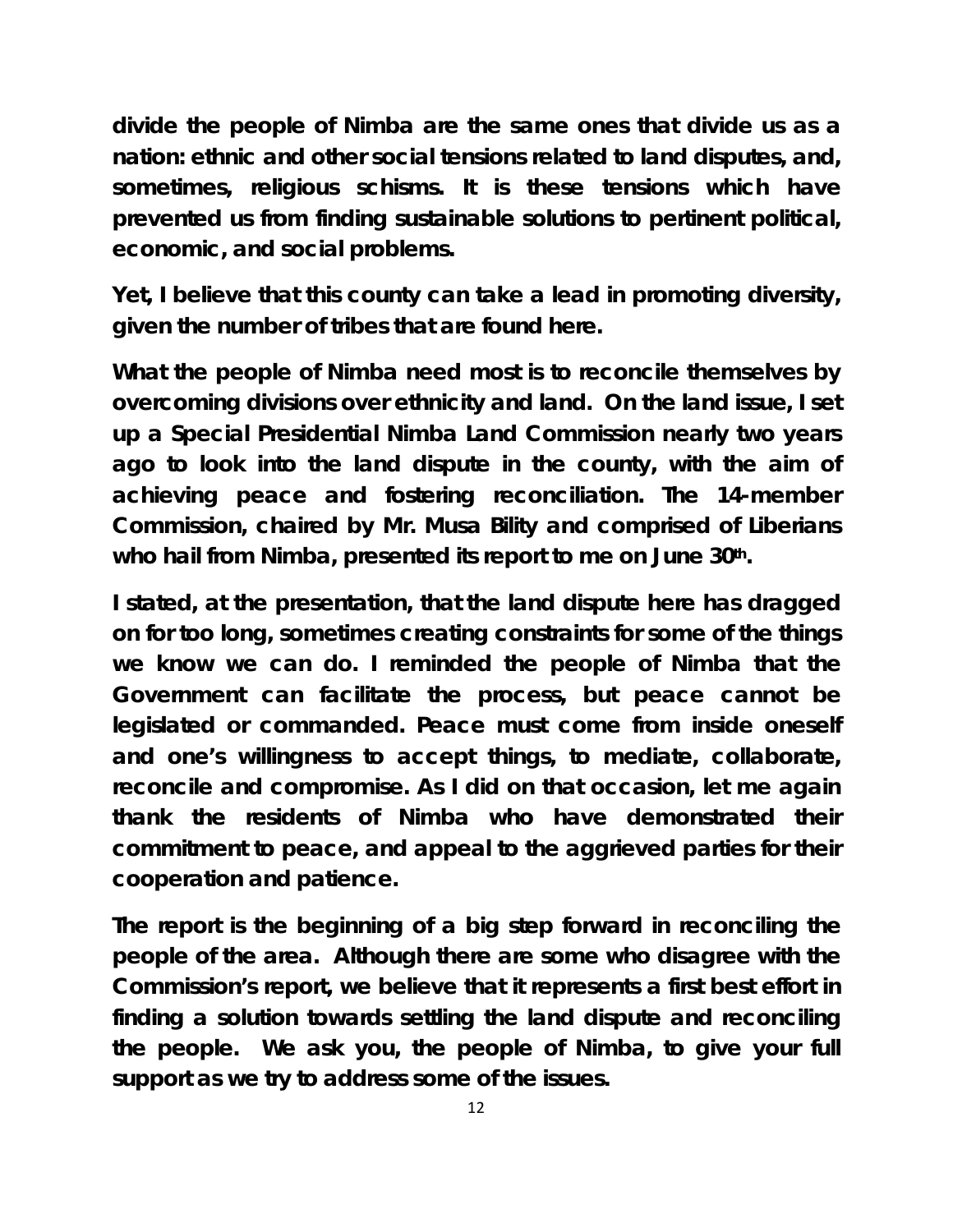**The area that forms the market, and which is the source of tension, remained unaddressed by the Commission's report***.* **We will, therefore, exercise the right of eminent domain so that the area becomes public property, with public facilities, so that it will be available for all the citizens.** 

**Let me seize this auspicious occasion to summon all of us, as Liberians, to find solutions to the problems we have; to put together our collective energies in caring for one another, to overcome the greatest threat to national unity. Let us address our common challenges, such as education for our children, healthcare, food security, housing, and job creation for our thousands of our unemployed youth.** 

**As Nimba goes, so goes the rest of our nation. Remember the heavy responsibility you bear. Serve your country well; lead; blaze your path; show them all that, after the "26" celebration in Nimba County, Nimba County remains the soil of the reconciled. God bless you.** 

**CONCLUSION** 

**Good People of Nimba County;** 

**Fellow Liberians;** 

**Distinguished Guests;** 

**Ladies and Gentlemen:** 

**Liberia, today, is undergoing a renaissance, a renewal, a rebirth. It is transforming the resilient spirit, of which I spoke, into empowerment**